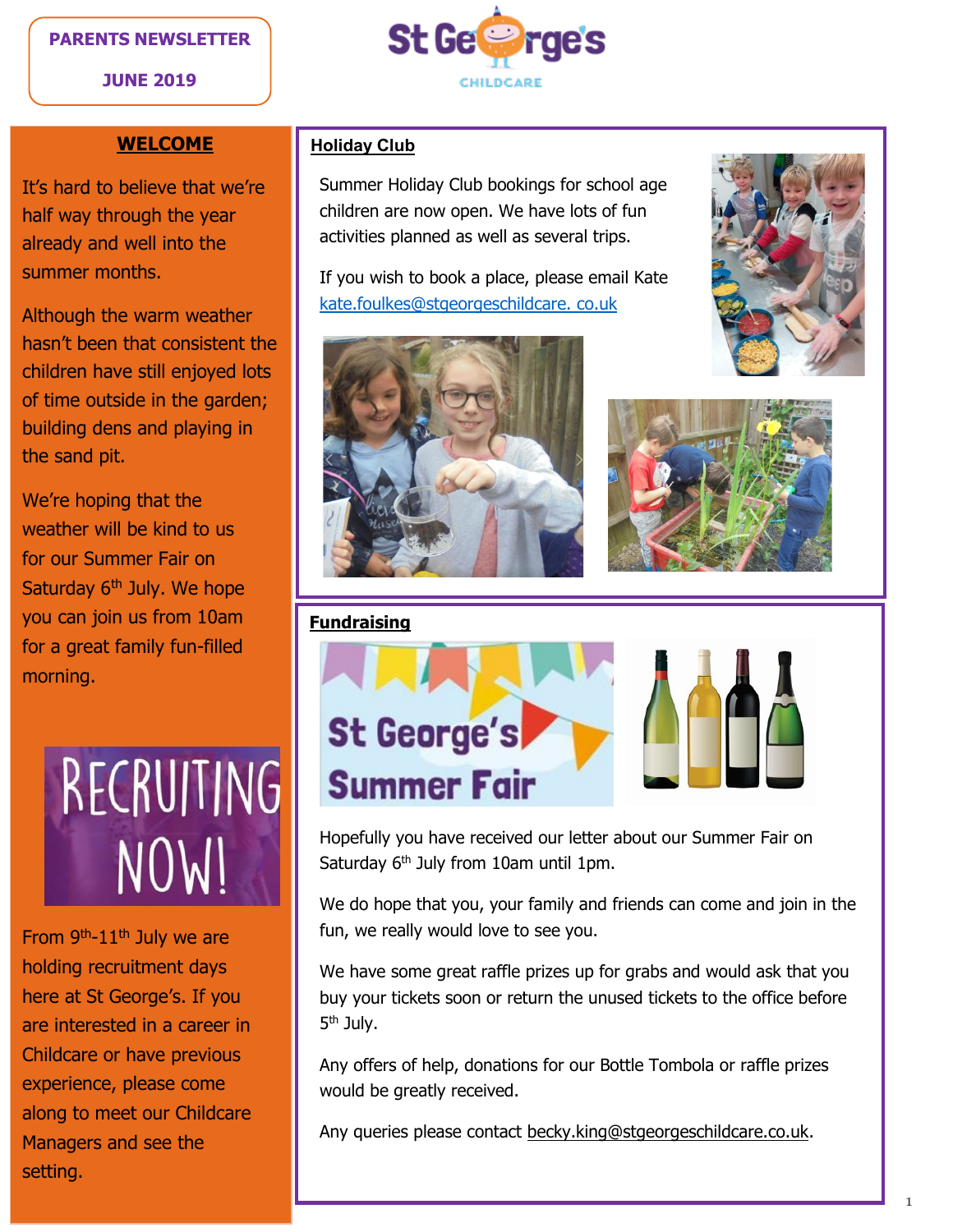

#### **DIARY DATES**

| <b>St</b>        | Saturday                |
|------------------|-------------------------|
| George's         | 6 <sup>th</sup> July    |
| <b>Summer</b>    |                         |
| Fair             |                         |
|                  |                         |
| <b>Squirrels</b> | 12 <sup>th</sup> July   |
| coffee           | 10-11.30am              |
| morning          |                         |
| Little           | Friday 19th             |
| <b>Dragons</b>   | July                    |
| last day         |                         |
| of term          |                         |
|                  |                         |
| Little           |                         |
| <b>Dragons</b>   |                         |
| coffee           |                         |
| morning          |                         |
| <b>School</b>    | Wednesday               |
| <b>Leavers</b>   | 10 <sup>th</sup> July   |
| Party            |                         |
| <b>Summer</b>    | Wednesday               |
| <b>Holiday</b>   | 24 <sup>th</sup> July-  |
| Club             | Friday 31 <sup>st</sup> |
|                  |                         |
|                  | <b>August</b>           |

#### **LOVE US…RATE US!**

We invite you to rate and write a review about St George's on our Facebook page and Google! Thank you.

#### **Little Dragons**



This term Little Dragons have been further exploring different types of animals and their origins.

The children have used balloons and mod rock to create creatures of their own choice, and the results have been fantastic to see from dinosaurs to elephants. Some children have also been interested in den building and using real tools to make wooden sculptures in the garden. To help promote the children's risk-taking play a Forest School trip was arranged to Solomon's Estate where the children were able to further expand on their curiosities of the natural world and enjoyed the story of the Stick Man.

#### **Squirrels**

Squirrels have enjoyed meeting Stephen from Musical Bumps for another singing session. The children enjoyed the songs and they loved doing the actions to 'round-and-round-the-garden'. The children are always very engaged in musical activities and become in engrossed in watching and playing.

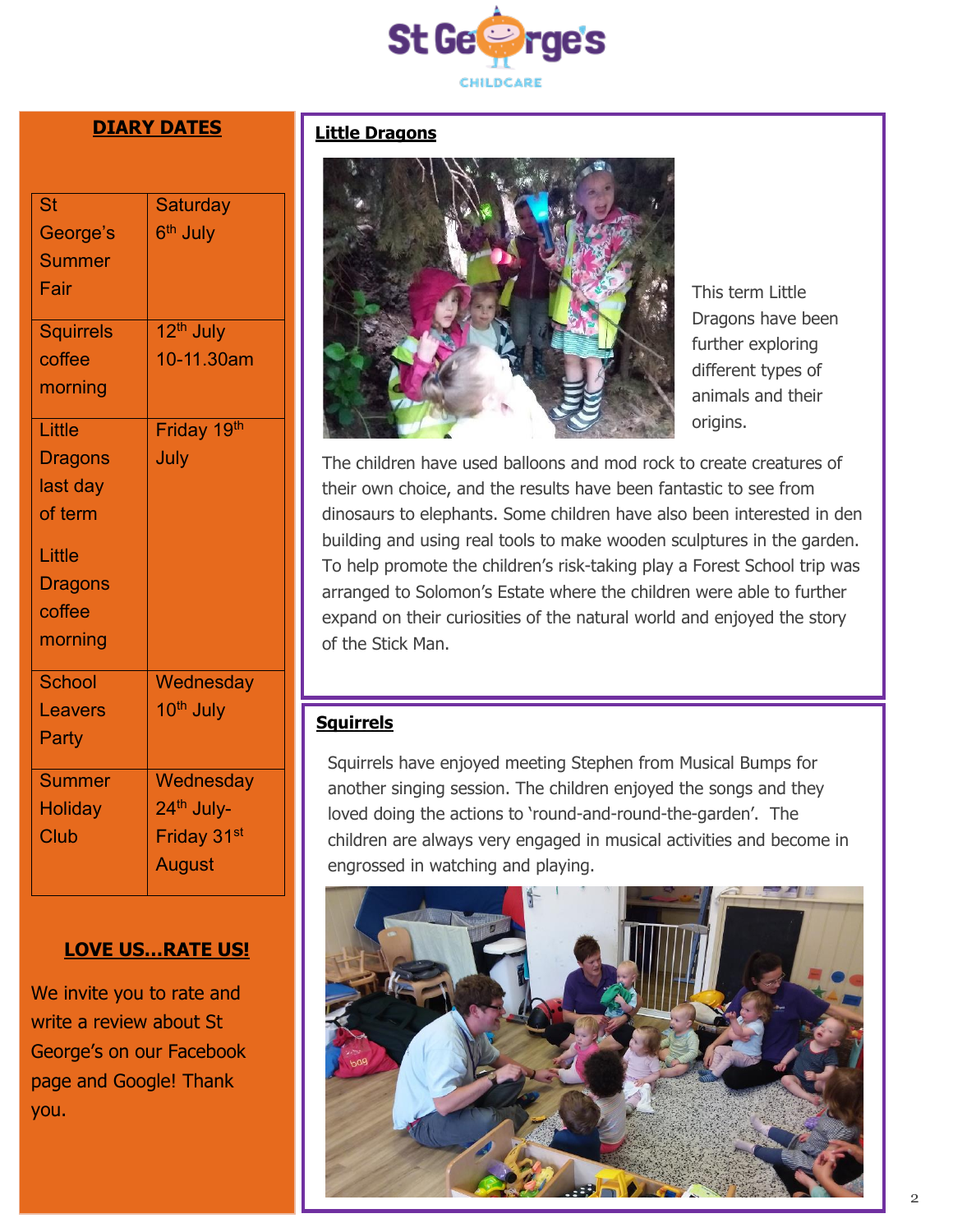

#### **JUNE PHOTOS Moles**

Here are some of the pictures that we've posted on Facebook this month.







Moles have been busy in St George's allotment planting tomato, marrow and squash plants. Its nice to see how well the peas, carrots and potatoes are growing.

Their minibeast display board is a work in progress with the children taking part in making caterpillars and butterfly as well as making spider and ladybird cakes.





### **Badgers**



Badgers summer theme board is well underway and the children have been talking about their trips to the beach. The children have been creating boats, seagulls and baked starfish biscuits.

Badgers Sports Day practice has been coming along and the children have been enjoying competing against each other in their teams.